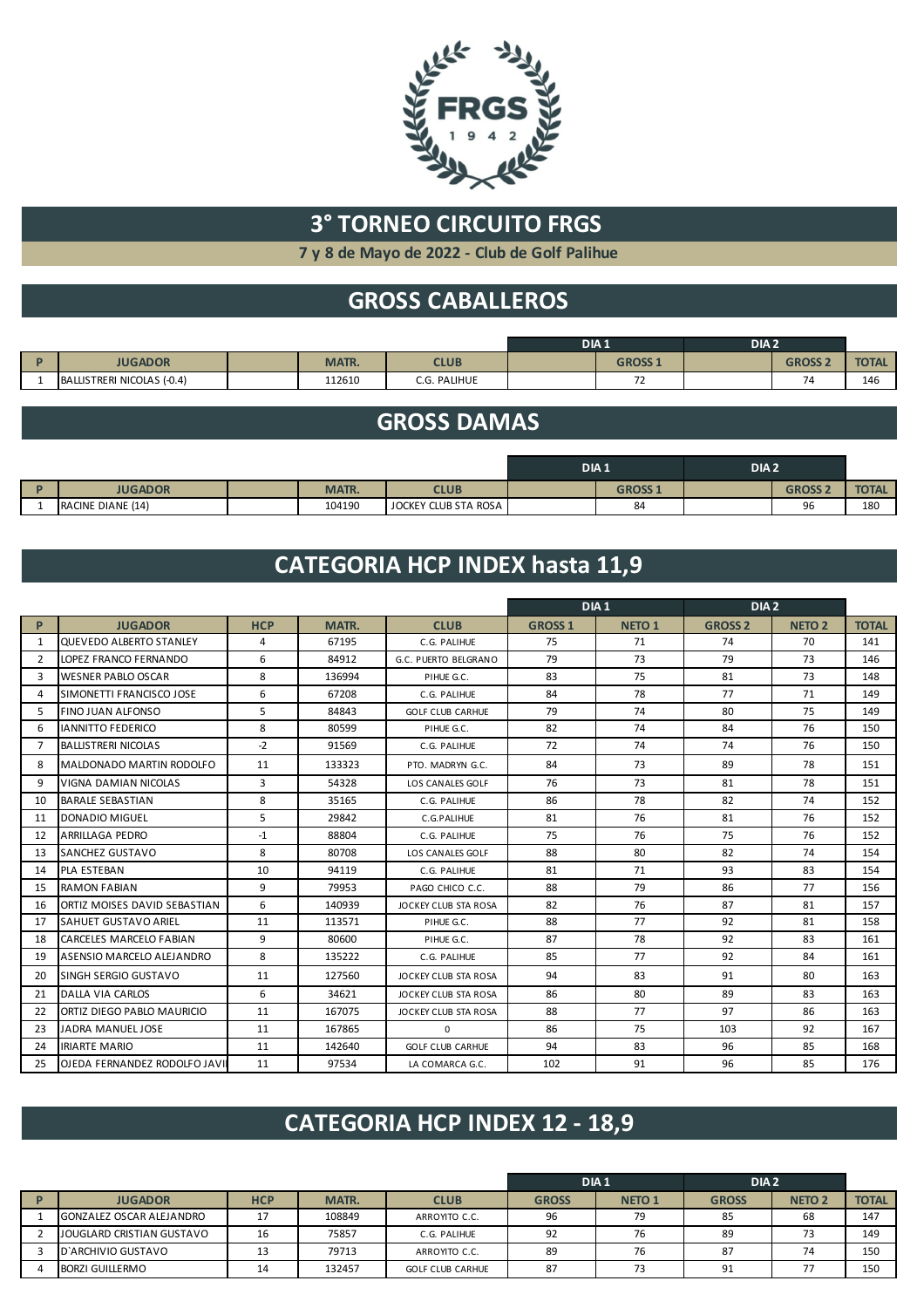| 5              | ROSALES CESAR JAVIER             | 15 | 168453 | PTO. MADRYN G.C.         | 93   | 78 | 88         | 73         | 151  |
|----------------|----------------------------------|----|--------|--------------------------|------|----|------------|------------|------|
| 6              | ULLOA DIEGO RAUL                 | 14 | 126265 | LA COMARCA G.C.          | 91   | 77 | 88         | 74         | 151  |
| $\overline{7}$ | MARTÍNEZ JOSÉ ANTONIO            | 18 | 61853  | SANTA LUCIA G.C.         | 93   | 75 | 95         | 77         | 152  |
| 8              | CASTAÑO PABLO MARTIN             | 16 | 126039 | ARROYITO C.C.            | 99   | 83 | 86         | 70         | 153  |
| 9              | OLIVERA LUIS                     | 17 | 141848 | JOCKEY CLUB STA ROSA     | 97   | 80 | 90         | 73         | 153  |
| 10             | <b>KRAUS ROBERTO ANDRES</b>      | 18 | 154781 | LOS CANALES GOLF         | 92   | 74 | 97         | 79         | 153  |
| 11             | POCOCK ALBERTO EDUARDO           | 18 | 122871 | LA COMARCA G.C.          | 96   | 78 | 95         | 77         | 155  |
| $\overline{7}$ | TUCAT SEBASTIAN                  | 13 | 141550 | C.G. PALIHUE             | 90   | 77 | 91         | 78         | 155  |
| 12             | FURLOTTI WAGNER ANDRÉS OSCAR     | 18 | 108086 | LOS CANALES GOLF         | 97   | 79 | 95         | 77         | 156  |
| 13             | <b>MARTONEZ ALBERTO</b>          | 17 | 138570 | TAMARISCOS G.C.          | 96   | 79 | 94         | 77         | 156  |
| 14             | <b>DUHALDE JUAN ESTEBAN</b>      | 16 | 99694  | PAGO CHICO C.C.          | 99   | 83 | 90         | 74         | 157  |
| 15             | SCHONHOFF CHRISTIAN ANDRES       | 14 | 132632 | C.G. PALIHUE             | 93   | 79 | 92         | 78         | 157  |
| 10             | OLGUÍN PABLO                     | 16 | 141300 | LOS CANALES GOLF         | 91   | 75 | 99         | 83         | 158  |
| 16             | <b>GONZÁLEZ JUAN CARLOS</b>      | 18 | 110807 | ARROYITO C.C.            | 97   | 79 | 98         | 80         | 159  |
| 17             | PENTREATH BENJAMIN VICTOR        | 16 | 78675  | JOCKEY CLUB STA ROSA     | 95   | 79 | 97         | 81         | 160  |
| 18             | MIRANDA MATIAS SEBASTIAN         | 13 | 120171 | JOCKEY CLUB STA ROSA     | 91   | 78 | 95         | 82         | 160  |
| 19             | <b>VALACCO LUIS ALBERTO</b>      | 12 | 115869 | PAGO CHICO C.C.          | 87   | 75 | 98         | 86         | 161  |
| 20             | PICAVIA ARIEL                    | 15 | 138573 | LA COMARCA G.C.          | 95   | 80 | 97         | 82         | 162  |
| 21             | DE LA TORRE MARCELO              | 18 | 135859 | JOCKEY CLUB STA ROSA     | 95   | 77 | 103        | 85         | 162  |
| 22             | PITCOVSKY JONAS                  | 13 | 168425 | TAMARISCOS G.C.          | 97   | 84 | 92         | 79         | 163  |
| 23             | NEGRIN HUGO ROBERTO              | 17 | 138443 | LA COMARCA G.C.          | 93   | 76 | 104        | 87         | 163  |
| 24             | <b>FIANDRINO ESTEBAN IGNACIO</b> | 12 | 120172 | JOCKEY CLUB STA ROSA     | 90   | 78 | 98         | 86         | 164  |
| 25             | <b>GARCIA JUAN PAULO</b>         | 15 | 133324 | PTO. MADRYN G.C.         | 98   | 83 | 97         | 82         | 165  |
| 26             | <b>NEVARES ROBERTO ANDRES</b>    | 17 | 106936 | JOCKEY CLUB STA ROSA     | 95   | 78 | 104        | 87         | 165  |
| 13             | <b>BARDINI GABRIEL</b>           | 17 | 151422 | JOCKEY CLUB STA ROSA     | 96   | 79 | 105        | 88         | 167  |
| 27             | SCOPPA CARLOS RODOLFO            | 14 | 78890  | SIERRA DE LA VENTANA G.C | 105  | 91 | 92         | 78         | 169  |
| 28             | SALINAS ESPINOLA ALEJANDRO       | 15 | 132964 | PTO. MADRYN G.C.         | 107  | 92 | 93         | 78         | 170  |
| 29             | <b>SABATHIER LUIS ADRIAN</b>     | 12 | 79858  | PIHUE G.C.               | 100  | 88 | 94         | 82         | 170  |
| 30             | BELTRÁN FERNANDO ALBERTO         | 12 | 96211  | PIHUE G.C.               | 98   | 86 | 97         | 85         | 171  |
| 31             | JALLE JORGE EDUAARDO             | 13 | 64165  | PAGO CHICO C.C.          | 100  | 87 | 98         | 85         | 172  |
| 32             | <b>GIMÉNEZ HORACIO</b>           | 13 | 135857 | JOCKEY CLUB STA ROSA     | 96   | 83 | 102        | 89         | 172  |
| 33             | <b>CERVELLINI GERMAN</b>         | 18 | 140940 | JOCKEY CLUB STA ROSA     | 101  | 83 | 108        | 90         | 173  |
| 34             | <b>BONSIGNORE ALBERTO CESAR</b>  | 18 | 109394 | <b>GOLF CLUB CARHUE</b>  | 105  | 87 | 106        | 88         | 175  |
| 35             | <b>HERNANDEZ SERGIO DANIEL</b>   | 19 | 153061 | LOS CANALES GOLF         | 106  | 87 | 109        | 90         | 177  |
| 36             | MARCENAC BERNARDO EMANUEL        | ×. | 153343 | PIHUE G.C.               | desc |    | 102        | 85         | desc |
| 37             | <b>FRANCHINI CARLOS HUGO</b>     | 16 | 83640  | PAGO CHICO C.C.          | 101  | 85 | <b>NPT</b> |            |      |
| 38             | <b>CASCO FEDERICO</b>            | 18 | 139687 | TAMARISCOS G.C.          | 106  | 88 |            | <b>NPT</b> |      |
| 39             | COSTA MATÍAS                     | 17 | 152487 | JOCKEY CLUB STA ROSA     | 105  | 88 | <b>NPT</b> |            |      |

# **CATEGORIA HCP INDEX 19 - 26,9**

|                |                                |            |        |                         | DIA <sub>1</sub> |               | DIA <sub>2</sub> |               |              |
|----------------|--------------------------------|------------|--------|-------------------------|------------------|---------------|------------------|---------------|--------------|
| P              | <b>JUGADOR</b>                 | <b>HCP</b> | MATR.  | <b>CLUB</b>             | <b>GROSS</b>     | <b>NETO 1</b> | <b>GROSS</b>     | <b>NETO 2</b> | <b>TOTAL</b> |
| 1              | ROOUE PABLO HUGO               | 25         | 166932 | PIHUE G.C.              | 89               | 64            | 98               | 73            | 137          |
| 2              | OUIÑANAO ARMANDO               | 25         | 122281 | PTO. MADRYN G.C.        | 89               | 64            | 103              | 78            | 142          |
| 3              | MUÑOZ MIGUEL ANTONIO           | 27         | 139686 | TAMARISCOS G.C.         | 103              | 76            | 96               | 69            | 145          |
| 4              | ZARZUR CARLOS ANIBAL           | 23         | 96938  | ARROYITO C.C.           | 98               | 75            | 95               | 72            | 147          |
| 5              | <b>LUZI CRISTIAN FRANCO</b>    | 19         | 140770 | C.G. PALIHUE            | 97               | 78            | 89               | 70            | 148          |
| 6              | <b>GENOVA DANIEL ALBERTO</b>   | 24         | 174105 | TAMARISCOS G.C.         | 101              | 77            | 96               | 72            | 149          |
| $\overline{7}$ | <b>BARCO CLAUDIO DANIEL</b>    | 22         | 141093 | COMAHUE G.C.            | 97               | 75            | 97               | 75            | 150          |
| 8              | FINO MARTÍN IGNACIO            | 21         | 142512 | <b>GOLF CLUB CARHUE</b> | 95               | 74            | 97               | 76            | 150          |
| 9              | <b>IRALDE ROLANDO</b>          | 19         | 139685 | TAMARISCOS G.C.         | 100              | 81            | 89               | 70            | 151          |
| 10             | HERNANDEZ ANGEL EDUARDO        | 26         | 167802 | TAMARISCOS G.C.         | 104              | 78            | 99               | 73            | 151          |
| 11             | GALLIA MAXIMO RICARDO          | 23         | 138572 | <b>LAS BARDAS</b>       | 100              | 77            | 98               | 75            | 152          |
| 12             | MUÑOZ GONZALO MIGUEL           | 21         | 127155 | ARROYITO C.C.           | 96               | 75            | 98               | 77            | 152          |
| 13             | GONZÁLEZ DANIEL HUGO           | 25         | 139684 | TAMARISCOS G.C.         | 99               | 74            | 103              | 78            | 152          |
| 14             | GUIJARRO ARZUAGA MARIANO       | 22         | 150225 | <b>GOLF CLUB CARHUE</b> | 98               | 76            | 99               | 77            | 153          |
| 15             | <b>WILLIAMS ROBERTO</b>        | 21         | 132830 | <b>LAS BARDAS</b>       | 104              | 83            | 93               | 72            | 155          |
| 16             | ARAUJO JULIO                   | 20         | 134180 | <b>LAS BARDAS</b>       | 102              | 82            | 93               | 73            | 155          |
| 17             | <b>BIZANI OSCAR DANEL</b>      | 24         | 120678 | LOS CANALES GOLF        | 97               | 73            | 106              | 82            | 155          |
| 18             | <b>GONZALEZ MARIANO</b>        | 27         | 167573 | C.G. PALIHUE            | 106              | 79            | 104              | 77            | 156          |
| 19             | <b>QUIROGA CRISTIAN</b>        | 20         | 116655 | PTO. MADRYN G.C.        | 100              | 80            | 98               | 78            | 158          |
| 20             | MALVAREZ SANDRO HÉCTOR         | 26         | 139691 | <b>LAS BARDAS</b>       | 112              | 86            | 99               | 73            | 159          |
| 21             | <b>IRALDE SERGIO GABRIEL</b>   | 23         | 152670 | TAMARISCOS G.C.         | 106              | 83            | 101              | 78            | 161          |
| 22             | OLOCCO DANIEL ALBERTO          | 21         | 31143  | TRES ARROYOS G.C.       | 102              | 81            | 103              | 82            | 163          |
| 23             | <b>BOILLOS DANIEL RUBEN</b>    | 25         | 151908 | TAMARISCOS G.C.         | 104              | 79            | 109              | 84            | 163          |
| 24             | <b>FARDIGHINI JOSE DOMINGO</b> | 27         | 151731 | PAGO CHICO C.C.         | 105              | 78            | 112              | 85            | 163          |
| 25             | COUSTET CARLOS ALBERTO         | 22         | 141183 | TAMARISCOS G.C.         | 103              | 81            | 105              | 83            | 164          |
| 26             | BARAYBAR MIGUEL ÁNGEL          | 22         | 123897 | JOCKEY CLUB STA ROSA    | 103              | 81            | 105              | 83            | 164          |
| 27             | PALOMA RUBEN JORGE             | 19         | 156580 | LOS CANALES GOLF        | 109              | 90            | 97               | 78            | 168          |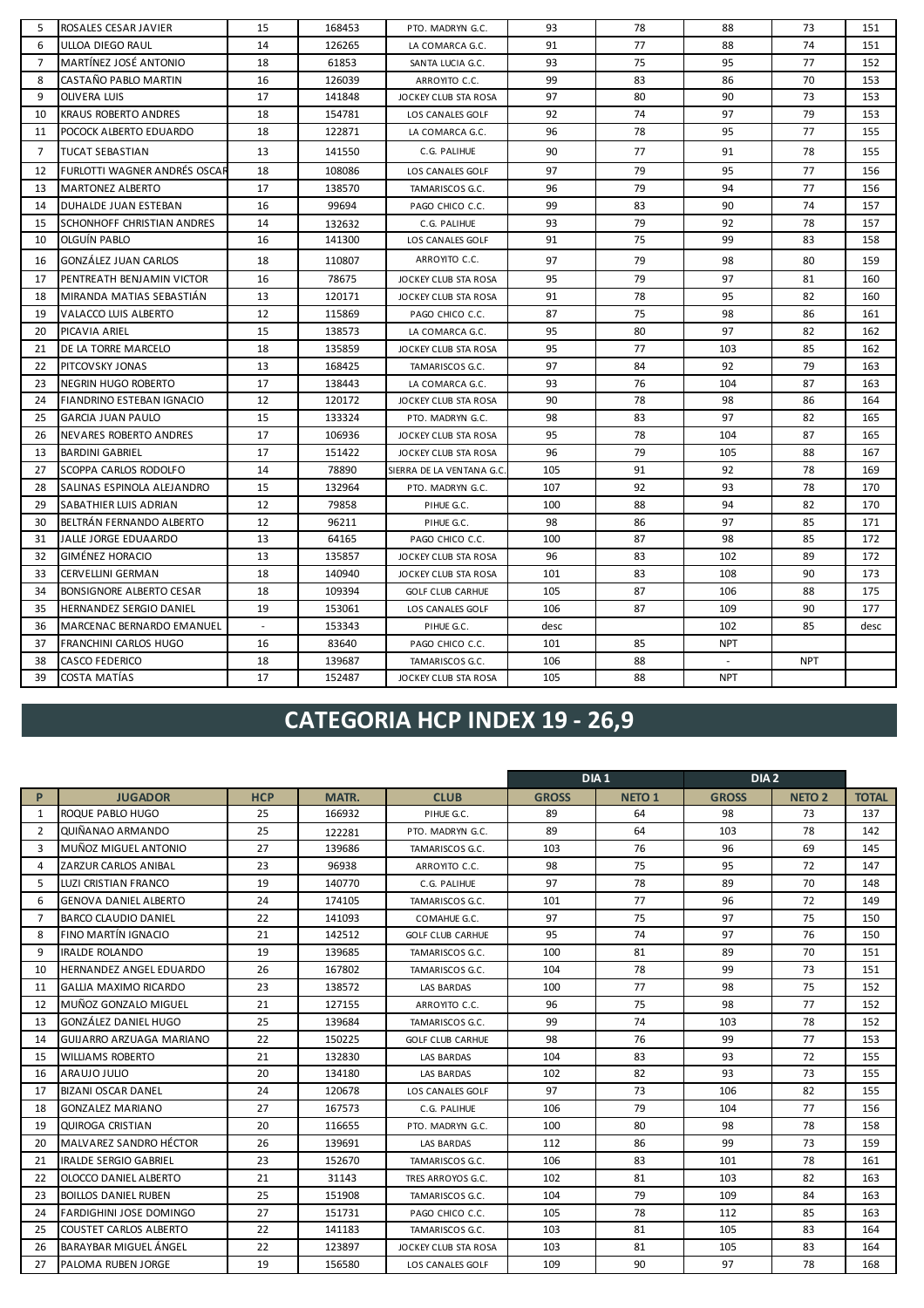| 28 | <b>CUEVAS OLIE MARCOS ADRIAN</b> | 21 | 141849 | JOCKEY CLUB STA ROSA | 110         | 89 | 108         | 87          | 176         |
|----|----------------------------------|----|--------|----------------------|-------------|----|-------------|-------------|-------------|
| 29 | <b>PUEYO RUBEN</b>               |    | 121074 | PTO. MADRYN G.C.     | <b>DESC</b> |    | 95          | 73          | <b>DESC</b> |
| 30 | MOLINA JORGE ENRIQUE             |    | 153114 | PTO. MADRYN G.C.     | desc        |    | 107         | 85          |             |
| 31 | DE LA TORRE SEBASTIAN MATIAS     | 19 | 121325 | C.G. PALIHUE         | 102         | 83 | <b>NPT</b>  |             |             |
| 32 | <b>BONA JUAN</b>                 | 20 | 142715 | JOCKEY CLUB STA ROSA | 97          | 77 | <b>NPT</b>  | <b>NPT</b>  |             |
| 33 | <b>VERDECHIA HORACIO ALBERTO</b> | 21 | 156300 | C.G. PALIHUE         | 100         | 79 | <b>NPT</b>  |             |             |
| 34 | ARNAUDO SEBASTIAN HORACIO        | 23 | 169703 | C.G. PALIHUE         | 104         | 81 | <b>NPT</b>  |             |             |
| 35 | <b>REYNA FABIAN FRANCISCO</b>    | 22 | 137396 | PIHUE G.C.           | 106         | 84 | <b>DESC</b> | <b>DESC</b> |             |

## **CATEGORIA HCP INDEX 27 - 54**

|                |                                 |            |              |                         | DIA <sub>1</sub> |               | DIA <sub>2</sub> |               |              |
|----------------|---------------------------------|------------|--------------|-------------------------|------------------|---------------|------------------|---------------|--------------|
| P              | <b>JUGADOR</b>                  | <b>HCP</b> | <b>MATR.</b> | <b>CLUB</b>             | <b>GROSS</b>     | <b>NETO 1</b> | <b>GROSS</b>     | <b>NETO 2</b> | <b>TOTAL</b> |
| 1              | <b>DENNEHY PATRICIO ENRIQUE</b> | 40         | 173434       | C.G. PALIHUE            | 98               | 58            | 119              | 79            | 137          |
| 2              | LOSTRA RODOLFO AGUSTÍN          | 32         | 132831       | <b>LAS BARDAS</b>       | 107              | 75            | 99               | 67            | 142          |
| 3              | PLOS ALBERTO                    | 44         | 170103       | <b>LAS BARDAS</b>       | 118              | 74            | 116              | 72            | 146          |
| 4              | LINDON ALBERTO MARIANO          | 30         | 156221       | C.G. PALIHUE            | 103              | 73            | 103              | 73            | 146          |
| 5              | <b>TEYSSEIRE OSCAR</b>          | 37         | 143005       | C.G. PALIHUE            | 119              | 82            | 108              | 71            | 153          |
| 6              | DE MONACO PABLO A               | 32         | 151920       | TAMARISCOS G.C.         | 108              | 76            | 109              | 77            | 153          |
| $\overline{7}$ | SANPEDRO MARTIN DANIEL          | 29         | 136444       | <b>LAS BARDAS</b>       | 113              | 84            | 99               | 70            | 154          |
| 8              | <b>WORTLEY ANDRES ALFREDO</b>   | 31         | 102464       | PTO. MADRYN G.C.        | 111              | 80            | 107              | 76            | 156          |
| 9              | MACEDO GUSTAVO FABIAN           | 32         | 152621       | TAMARISCOS G.C.         | 111              | 79            | 111              | 79            | 158          |
| 10             | PITCOVSKY LEONARDO MARCELO      | 28         | 153604       | TAMARISCOS G.C.         | 106              | 78            | 108              | 80            | 158          |
| 11             | GALLIA JOSE GUILLERMO           | 34         | 155349       | <b>LAS BARDAS</b>       | 111              | 77            | 116              | 82            | 159          |
| 12             | <b>INGRAM RODDY</b>             | 33         | 141182       | TAMARISCOS G.C.         | 112              | 79            | 114              | 81            | 160          |
| 13             | IBARRA MARCELO ALEJANDRO        | 30         | 151266       | LOS CANALES GOLF        | 114              | 84            | 108              | 78            | 162          |
| 14             | <b>GERBER JEAN LOUP</b>         | 37         | 153016       | TAMARISCOS G.C.         | 123              | 86            | 114              | 77            | 163          |
| 15             | <b>CUELLO LUCAS</b>             | 27         | 155546       | JOCKEY CLUB STA ROSA    | 109              | 82            | 109              | 82            | 164          |
| 16             | AYERRA GUILLERMO VICENTE        | 34         | 121795       | JOCKEY CLUB STA ROSA    | 112              | 78            | 122              | 88            | 166          |
| 17             | <b>OVEJERO ADRIAN</b>           | 43         | 152246       | <b>LAS BARDAS</b>       | 137              | 94            | 116              | 73            | 167          |
| 18             | <b>HEGUY LUIS MARIA</b>         | 37         | 156628       | JOCKEY CLUB STA ROSA    | 125              | 88            | 116              | 79            | 167          |
| 19             | TROVANT RICARDO                 | 46         | 169898       | SANTA LUCIA G.C.        | 133              | 87            | 129              | 83            | 170          |
| 20             | PIEGARI JORGE LUIS              | 29         | 151913       | TAMARISCOS G.C.         | 106              | 77            | 122              | 93            | 170          |
| 21             | SÁNCHEZ CALOT SERGIO            | 28         | 142507       | TAMARISCOS G.C.         | 115              | 87            | 113              | 85            | 172          |
| 22             | PALLUCCHINI RICARDO             | 50         | 167800       | <b>LAS BARDAS</b>       | 139              | 89            | 134              | 84            | 173          |
| 23             | RODRIGUEZ RAUL EDUARDO          | 28         | 151271       | LOS CANALES GOLF        | 113              | 85            | 116              | 88            | 173          |
| 24             | <b>OLAVARRIA FACUNDO</b>        | 31         | 168719       | <b>GOLF CLUB CARHUE</b> | 110              | 79            | 125              | 94            | 173          |
| 25             | AITA LUIS IGNACIO               | 50         | 175575       | PTO. MADRYN G.C.        | 117              | 67            | 130              | 106           | 173          |
| 26             | <b>CORVALAN MAURO</b>           | 30         | 142803       | TAMARISCOS G.C.         | 118              | 88            | 121              | 91            | 179          |

## **CATEGORIA DAMAS INDEX HASTA 54**

|   |                              |            |        |                         | DIA <sub>1</sub> |               | DIA <sub>2</sub> |               |              |
|---|------------------------------|------------|--------|-------------------------|------------------|---------------|------------------|---------------|--------------|
| P | <b>JUGADOR</b>               | <b>HCP</b> | MATR.  | <b>CLUB</b>             | <b>GROSS</b>     | <b>NETO 1</b> | <b>GROSS</b>     | <b>NETO 2</b> | <b>TOTAL</b> |
|   | <b>BUENO LORENA</b>          | 38         | 151901 | LAS BARDAS              | 101              | 63            | 100              | 62            | 125          |
|   | RACINE DIANE                 | 17         | 104190 | JOCKEY CLUB STA ROSA    | 84               | 67            | 96               | 79            | 146          |
|   | <b>OVIEDO NORMA CRISTINA</b> | 53         | 142058 | <b>LAS BARDAS</b>       | 116              | 63            | 136              | 83            | 146          |
|   | <b>HUTNIK MARIA CRISTINA</b> | 43         | 167684 | SANTA LUCIA G.C.        | 111              | 68            | 124              | 81            | 149          |
|   | <b>ANGELILLO PAULA</b>       | 41         | 173404 | JOCKEY CLUB STA ROSA    | 123              | 82            | 111              | 70            | 152          |
| b | ANDRADA PAOLA                | 42         | 153125 | <b>LAS BARDAS</b>       | 123              | 81            | 116              | 74            | 155          |
|   | DALLA VIA SILVIA DE          |            | 34867  | JOCKEY CLUB STA ROSA    | 86               | 80            | 89               | 83            | 163          |
| 8 | <b>FOLGUEIRA MARIA JULIA</b> | 26         | 109393 | <b>GOLF CLUB CARHUE</b> | 101              | 75            | 118              | 92            | 167          |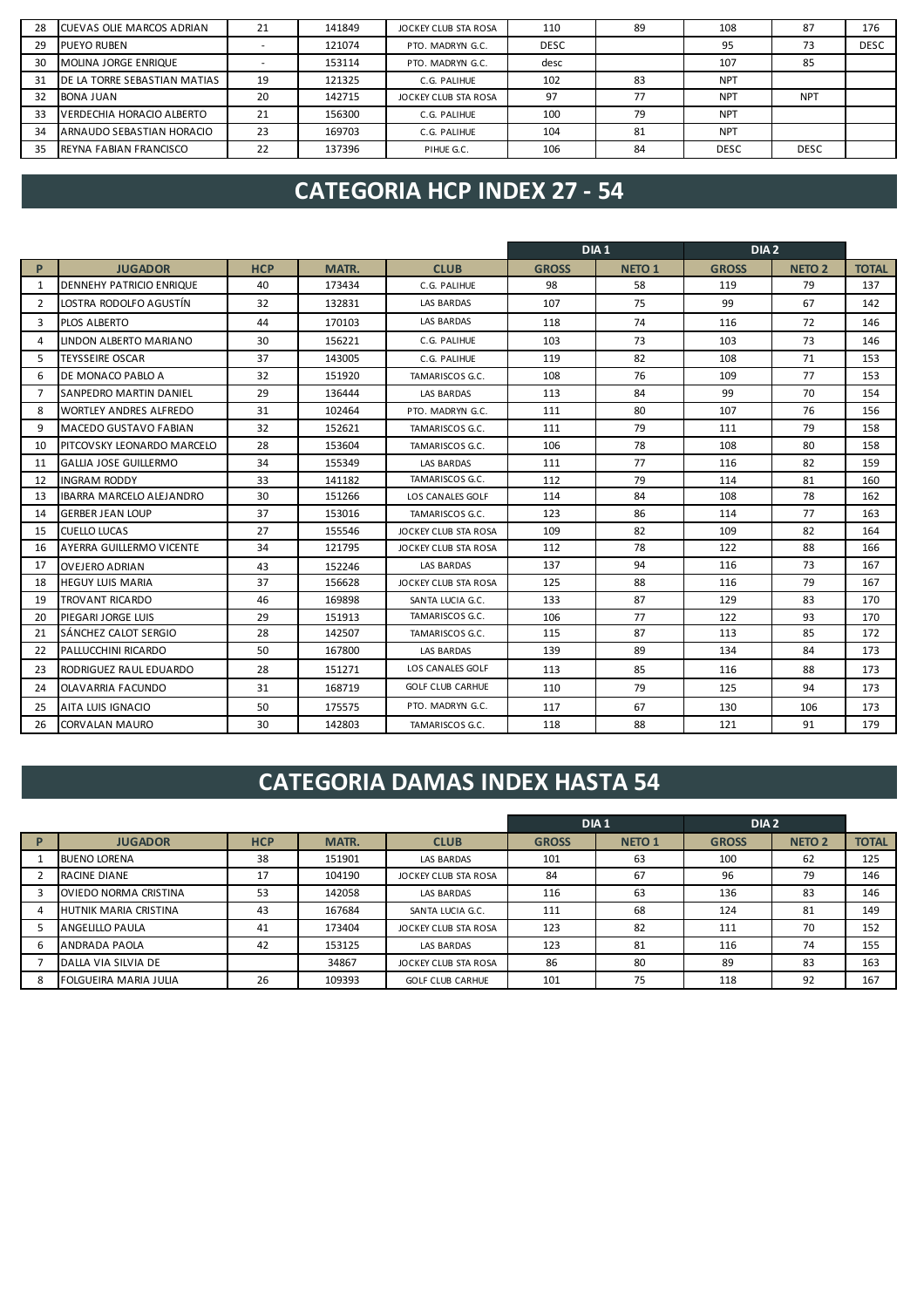|     | <b>MARIA ALEMAN</b>  | 50       | 172986 | PIHUE G.C.           | 140 | 90 | 131        | oд | 171     |
|-----|----------------------|----------|--------|----------------------|-----|----|------------|----|---------|
| 10  | <b>CORNEJO IRUPÉ</b> | ~~<br>33 | 151431 | JOCKEY CLUB STA ROSA | 118 | 85 | 120        | 07 | 172     |
| . . | MARIA ELIANA TORTU   | 60       | 172987 | PIHUE G.C.           | 134 |    | <b>NPT</b> |    | #VALOR! |

## **CATEGORIA SENIOR >65 AÑOS**

|                |                                |            |              |                         | DIA <sub>1</sub> |               | DIA <sub>2</sub> |               |              |
|----------------|--------------------------------|------------|--------------|-------------------------|------------------|---------------|------------------|---------------|--------------|
| P              | <b>JUGADOR</b>                 | <b>HCP</b> | <b>MATR.</b> | <b>CLUB</b>             | <b>HCP JUEGO</b> | <b>NETO 1</b> | <b>HCP JUEGO</b> | <b>NETO 2</b> | <b>TOTAL</b> |
| 1              | <b>CERVERA JORGE HORACIO</b>   | 29         | 53753        | ARROYITO C.C.           | 100              | 71            | 102              | 73            | 144          |
| $\overline{2}$ | RICCIARDULLI FRANCISCO JOSE    | 27         | 85035        | G.C. LAS GRUTAS         | 96               | 69            | 103              | 76            | 145          |
| 3              | <b>BORTHIRY MIGUEL ANGEL</b>   | 17         | 136404       | JOCKEY CLUB STA ROSA    | 88               | 71            | 92               | 75            | 146          |
| 4              | <b>DIAZ EDUARDO</b>            | 15         | 91857        | ARROYITO C.C.           | 94               | 79            | 88               | 73            | 152          |
| 5.             | MORO ENRIQUE OMAR              | 16         | 114604       | <b>GOLF CLUB CARHUE</b> | 93               | 77            | 92               | 76            | 153          |
| 6              | LIMA DE MELO EDUARDO           | 32         | 170463       | PTO. MADRYN G.C.        | 111              | 79            | 107              | 75            | 154          |
| 7              | OVEJERO ADOLFO JOSE            | 20         | 140962       | <b>LAS BARDAS</b>       | 98               | 78            | 96               | 76            | 154          |
| 8              | OLIVERA MANUEL LAURENTINO      | 24         | 134546       | TAMARISCOS G.C.         | 102              | 78            | 100              | 76            | 154          |
| 9              | <b>JIMENEZ CARLOS MARIA</b>    | 18         | 86439        | <b>GOLF CLUB CARHUE</b> | 91               | 73            | 99               | 81            | 154          |
| 10             | <b>ANDREOLI HUGO DANIEL</b>    | 21         | 101079       | <b>LAS BARDAS</b>       | 94               | 77            | 95               | 78            | 155          |
| 11             | SANTOS PEDRO JOSÉ JAVIER       | 22         | 134843       | <b>LAS BARDAS</b>       | 100              | 78            | 101              | 79            | 157          |
| 12             | CONTI JOSE NORBERTO            | 31         | 166804       | PTO. MADRYN G.C.        | 108              | 77            | 111              | 80            | 157          |
| 13             | <b>SANPEDRO DANIEL ALBERTO</b> | 37         | 136443       | <b>LAS BARDAS</b>       | 118              | 81            | 115              | 78            | 159          |
| 14             | OLGUÍN RAMON                   | 13         | 62572        | JOCKEY CLUB STA ROSA    | 94               | 81            | 92               | 79            | 160          |
| 15             | <b>ANDRADA DANIEL</b>          | 23         | 138571       | <b>LAS BARDAS</b>       | 102              | 79            | 104              | 81            | 160          |
| 16             | GALBUSERA JORGE GUSTAVO        | 27         | 110997       | PTO. MADRYN G.C.        | 111              | 84            | 105              | 78            | 162          |
| 17             | <b>MORCALDI CARLOS</b>         | 29         | 42761        | TAMARISCOS G.C.         | 107              | 78            | 113              | 84            | 162          |
| 18             | <b>CLARO MIGUEL ANGEL</b>      | 22         | 125659       | ARROYITO C.C.           | 104              | 82            | 106              | 84            | 166          |
| 19             | OTAMENDI JORGE                 | 27         | 172448       | <b>GOLF CLUB CARHUE</b> | 112              | 85            | 110              | 83            | 168          |
| 20             | <b>FINO EDUARDO</b>            | 19         | 79856        | <b>GOLF CLUB CARHUE</b> | 101              | 82            | 112              | 93            | 175          |
| 21             | OTAMENDI HUGO                  | 29         | 170522       | <b>GOLF CLUB CARHUE</b> | 112              | 83            | 122              | 93            | 176          |
| 22             | <b>IRISARRI AGUSTIN</b>        | 29         | 126246       | <b>GOLF CLUB CARHUE</b> | 113              | 84            | 127              | 98            | 182          |
| 23             | <b>MONTIGNI JULIO ARTURO</b>   | 14         | 123891       | JOCKEY CLUB STA ROSA    | 108              | 94            | 110              | 96            | 190          |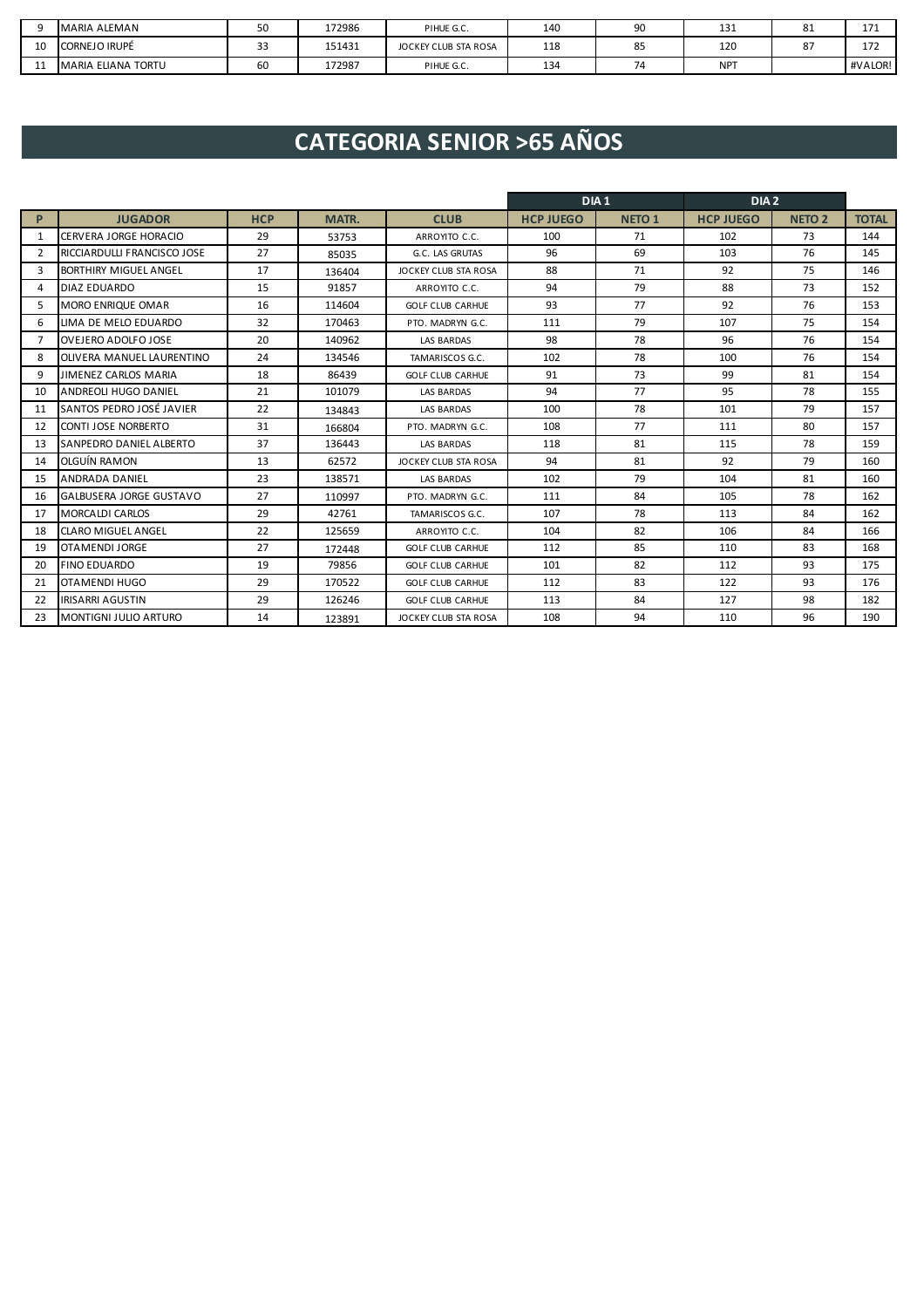#### **INTERCLUBES**

#### **INTERCLUB: Equipos de 6 jugadores**

**Si el equipo esta compuesto por 5 jugadores, se le otorgara 1 jugador "virtual" que sumara 6 puntos en cada vuelta (18 hoyos).**

**Sistema de puntos (ejemplo cancha par 72):**

**Vuelta bajo par: 1 punto (hasta 71 golpes).**

**Vuelta en par: 1,5 puntos (72 golpes).**

**Vuelta entre 1 y 4 golpes más que el par (de 73 a 76 golpes): 2 puntos.**

**Vuelta entre 5 y 8 golpes más que el par (de 76 a 80 golpes): 3 puntos.**

**Vuelta de 9 y más golpes que el par (de 81 y más): 4 puntos.**

**Desqualificación o NPT: 10 puntos**

| <b>EQUIPO Nº3 PALIHUE</b>      |        | $1^\circ$ VTA | <b>Total</b> | 2°VTA | <b>Total</b> |    |  |
|--------------------------------|--------|---------------|--------------|-------|--------------|----|--|
| SIMONETTI FRANCISCO JOSE       | 67208  |               | 11           |       |              | 20 |  |
| <b>ARRILLAGA PEDRO</b>         | 88804  |               |              |       |              |    |  |
| <b>GONZALEZ MARIANO</b>        | 167573 |               |              |       |              |    |  |
| <b>QUEVEDO ALBERTO STANLEY</b> | 67195  |               |              |       |              |    |  |
| <b>BALLISTRERI NICOLAS</b>     | 91569  |               |              |       |              |    |  |

| <b>EQUIPO N° 2 ARROYITO</b>  |        | $1°$ VTA | <b>Total</b> | 2°VTA | <b>Total</b> |      |  |
|------------------------------|--------|----------|--------------|-------|--------------|------|--|
| <b>MUÑOZ GONZALO MIGUEL</b>  | 127155 |          | 10           |       | 10,5         | 20,5 |  |
| <b>ZARZUR CARLOS ANIBAL</b>  | 96938  |          |              | 1,5   |              |      |  |
| <b>DIAZ EDUARDO</b>          | 91857  |          |              |       |              | 188  |  |
| <b>CERVERA JORGE HORACIO</b> | 53753  |          |              |       |              |      |  |
| <b>D'ARCHIVIO GUSTAVO</b>    | 79713  |          |              |       |              |      |  |

| <b>EQUIPO Nº 2 LAS BARDAS</b>   |        | $1^\circ$ VTA | <b>Total</b> | 2°VTA | <b>Total</b> |    |  |
|---------------------------------|--------|---------------|--------------|-------|--------------|----|--|
| <b>GALLIA JOSE GUILLERMO</b>    | 155349 |               | 15           |       | 12           | 27 |  |
| <b>GALLIA MAXIMO RICARDO</b>    | 138572 |               |              |       |              |    |  |
| <b>MALVAREZ SANDRO HÉCTOR</b>   | 139691 |               |              |       |              |    |  |
| <b>SANTOS PEDRO JOSÉ JAVIER</b> | 134843 |               |              |       |              |    |  |
| LOSTRA RODOLFO AGUSTÍN          | 132831 |               |              |       |              |    |  |

| <b>EQUIPO Nº1 PALIHUE</b>        |        | $1°$ VTA | <b>Total</b> | 2°VTA | <b>Total</b> |    |  |
|----------------------------------|--------|----------|--------------|-------|--------------|----|--|
| <b>TUCAT SEBASTIAN</b>           | 141550 |          | 13           |       | 14           | 27 |  |
| <b>LUZI CRISTIAN FRANCO</b>      | 140770 |          |              |       |              |    |  |
| <b>ASENSIO MARCELO ALEJANDRO</b> | 135222 |          |              |       |              |    |  |
| <b>PLA ESTEBAN</b>               | 94119  |          |              |       |              |    |  |
| <b>BARALE SEBASTIAN</b>          | 35165  |          |              |       |              |    |  |

| <b>EQUIPO Nº 3 LAS BARDAS</b> |        | $1^{\circ}$ VTA | <b>Total</b> | 2°VTA | <b>Total</b> |         |  |
|-------------------------------|--------|-----------------|--------------|-------|--------------|---------|--|
| <b>ANDRADA PAOLA</b>          | 153125 |                 | 15           |       | 12,5         | 27,5    |  |
| <b>PLOS ALBERTO</b>           | 170103 |                 |              | 1,5   |              |         |  |
| <b>SANPEDRO MARTIN DANIEL</b> | 136444 |                 |              |       |              | 113     |  |
| <b>OVIEDO NORMA CRISTINA</b>  | 142058 |                 |              |       |              | 113     |  |
| <b>PALLUCCHINI RICARDO</b>    | 167800 |                 |              |       |              | $-4.74$ |  |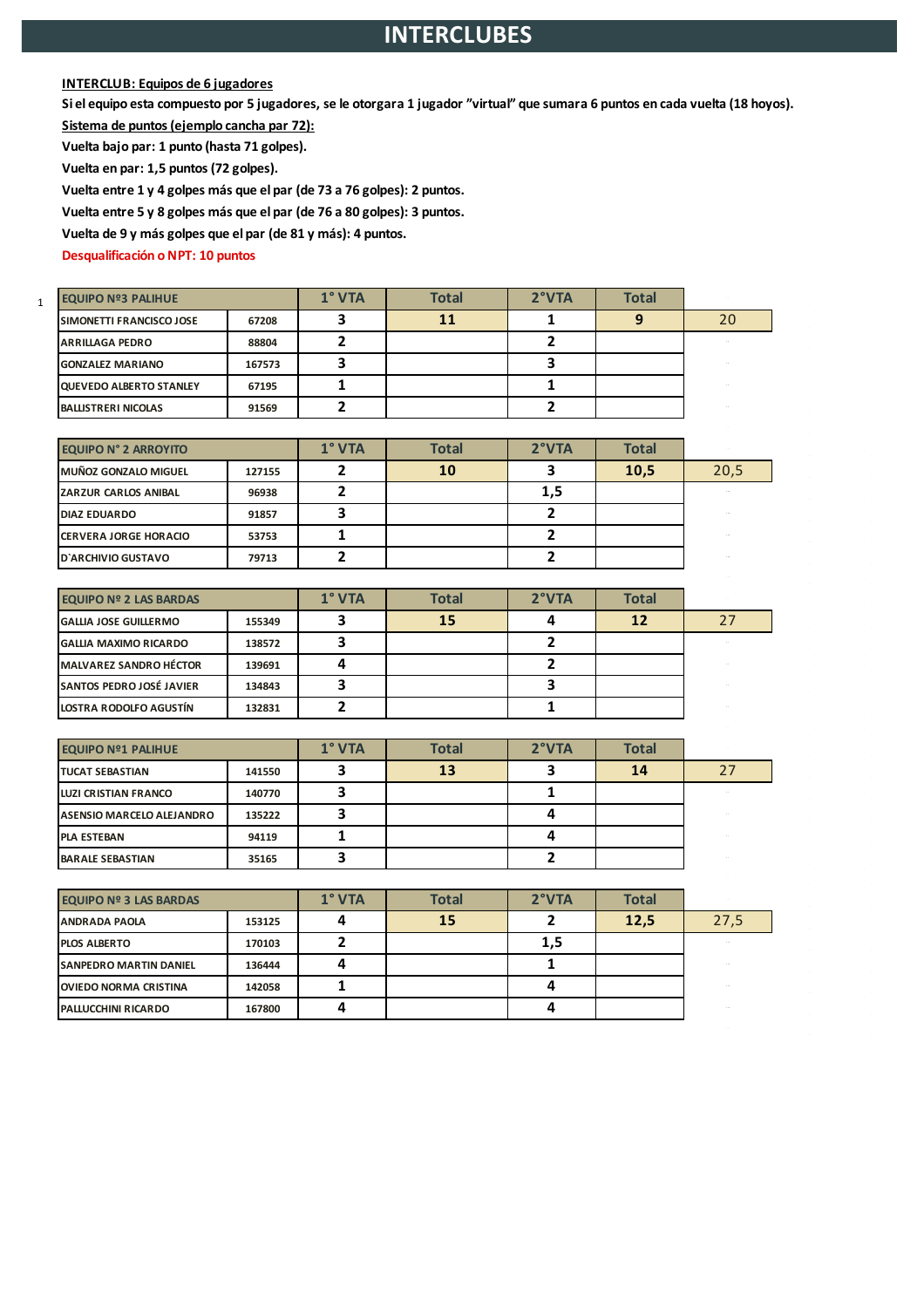| <b>EQUIPO Nº 1 LAS BARDAS</b>  |        | $1°$ VTA<br><b>Total</b> |    | 2°VTA<br><b>Total</b> |    |    |
|--------------------------------|--------|--------------------------|----|-----------------------|----|----|
| <b>ANDRADA DANIEL</b>          | 138571 |                          | 15 |                       | 13 | 28 |
| <b>ANDREOLI HUGO DANIEL</b>    | 101079 |                          |    |                       |    |    |
| <b>ARAUJO JULIO</b>            | 134180 |                          |    |                       |    |    |
| <b>BUENO LORENA</b>            | 151901 |                          |    |                       |    |    |
| <b>SANPEDRO DANIEL ALBERTO</b> | 136443 |                          |    |                       |    |    |

| <b>EQUIPO Nº 4 TAMARISCOS</b>     |        | $1^\circ$ VTA | <b>Total</b> | 2°VTA | Total |      |
|-----------------------------------|--------|---------------|--------------|-------|-------|------|
| <b>GENOVA DANIEL ALBERTO</b>      | 174105 |               | 16           | 1,5   | 12,5  | 28,5 |
| <b>PITCOVSKY LEONARDO MARCELO</b> | 153604 |               |              |       |       |      |
| <b>OLIVERA MANUEL LAURENTINO</b>  | 134546 |               |              |       |       |      |
| <b>GERBER JEAN LOUP</b>           | 153016 |               |              |       |       |      |
| <b>MACEDO GUSTAVO FABIAN</b>      | 152621 |               |              |       |       |      |

| <b>EQUIPO N° 2 CARHUE</b>       |        | $1^{\circ}$ VTA | <b>Total</b> | 2°VTA | <b>Total</b> |    |
|---------------------------------|--------|-----------------|--------------|-------|--------------|----|
| <b>BONSIGNORE ALBERTO CESAR</b> | 109394 |                 | 15           |       | 15           | 30 |
| <b>FINO MARTÍN IGNACIO</b>      | 142512 |                 |              |       |              |    |
| <b>MORO ENRIQUE OMAR</b>        | 114604 |                 |              |       |              |    |
| <b>OTAMENDI JORGE</b>           | 172448 |                 |              |       |              |    |
| <b>GUIJARRO ARZUAGA MARIANO</b> | 150225 |                 |              |       |              |    |

| <b>EQUIPO Nº 1 PTO MADRYN</b>   |        | $1^{\circ}$ VTA | <b>Total</b> | 2°VTA | <b>Total</b> |    |
|---------------------------------|--------|-----------------|--------------|-------|--------------|----|
| <b>QUIROGA CRISTIAN</b>         | 116655 |                 | 16           |       | 15           | 31 |
| <b>MALDONADO MARTIN RODOLFO</b> | 133323 |                 |              |       |              |    |
| <b>GARCIA JUAN PAULO</b>        | 133324 |                 |              |       |              |    |
| <b>GALBUSERA JORGE GUSTAVO</b>  | 110997 |                 |              |       |              |    |
| <b>ROSALES CESAR JAVIER</b>     | 168453 |                 |              |       |              |    |

| <b>EQUIPO Nº 3 STA ROSA</b>         |        | $1^\circ$ VTA | <b>Total</b> | 2°VTA | <b>Total</b> |    |  |
|-------------------------------------|--------|---------------|--------------|-------|--------------|----|--|
| <b>AYERRA GUILLERMO VICENTE</b>     | 121795 |               | 16           |       | 16           | 32 |  |
| <b>PENTREATH BENJAMIN VICTOR</b>    | 78675  |               |              |       |              |    |  |
| <b>ANGELILLO PAULA</b>              | 173404 |               |              |       |              |    |  |
| <b>ISINGH SERGIO GUSTAVO</b>        | 127560 |               |              |       |              |    |  |
| <b>ORTIZ MOISES DAVID SEBASTIAN</b> | 140939 |               |              |       |              |    |  |

| EQUIPO Nº 1 LOS CANALES            |        | $1^\circ$ VTA | <b>Total</b> | 2°VTA | Total |    |  |
|------------------------------------|--------|---------------|--------------|-------|-------|----|--|
| <b>PALOMA RUBEN JORGE</b>          | 156580 |               | 15           |       | 17    | 32 |  |
| <b>FURLOTTI WAGNER ANDRÉS OSCA</b> | 108086 |               |              |       |       |    |  |
| <b>HERNANDEZ SERGIO DANIEL</b>     | 153061 |               |              |       |       |    |  |
| <b>KRAUS ROBERTO ANDRES</b>        | 154781 |               |              |       |       |    |  |
| <b>BIZANI OSCAR DANEL</b>          | 120678 |               |              |       |       |    |  |

| <b>EQUIPO N°1 LA COMARCA</b>        |        | $1°$ VTA | <b>Total</b> | 2°VTA | <b>Total</b> |    |  |
|-------------------------------------|--------|----------|--------------|-------|--------------|----|--|
| <b>POCOCK ALBERTO EDUARDO</b>       | 122871 |          | 15           |       | 17           | 32 |  |
| <b>PICAVIA ARIEL</b>                | 138573 |          |              |       |              |    |  |
| <b>INEGRIN HUGO ROBERTO</b>         | 138443 |          |              |       |              |    |  |
| <b>OJEDA FERNANDEZ RODOLFO JAVI</b> | 97534  |          |              |       |              |    |  |
| <b>ULLOA DIEGO RAUL</b>             | 126265 |          |              |       |              |    |  |

| <b>EQUIPO N° 1 CARHUE</b>    |        | $1^\circ$ VTA | <b>Total</b> | 2°VTA | Total |    |  |
|------------------------------|--------|---------------|--------------|-------|-------|----|--|
| <b>OTAMENDI HUGO</b>         | 170522 |               | 14           |       | 18    | 32 |  |
| <b>FOLGUEIRA MARIA JULIA</b> | 109393 |               |              |       |       |    |  |
| <b>JIMENEZ CARLOS MARIA</b>  | 86439  |               |              |       |       |    |  |
| <b>IRIARTE MARIO</b>         | 142640 |               |              |       |       |    |  |
| <b>FINO JUAN ALFONSO</b>     | 84843  |               |              |       |       |    |  |

| <b>EQUIPO Nº 2 LOS CANALES</b> |        | <b>1° VTA</b> | <b>Total</b> | 2°VTA | Total |                      |  |
|--------------------------------|--------|---------------|--------------|-------|-------|----------------------|--|
| <b>JADRA MANUEL JOSE</b>       | 167865 |               | 14           |       | 18    | $\mathcal{L}$<br>ے ر |  |
| <b>ISINGH SERGIO GUSTAVO</b>   | 131395 |               |              |       |       |                      |  |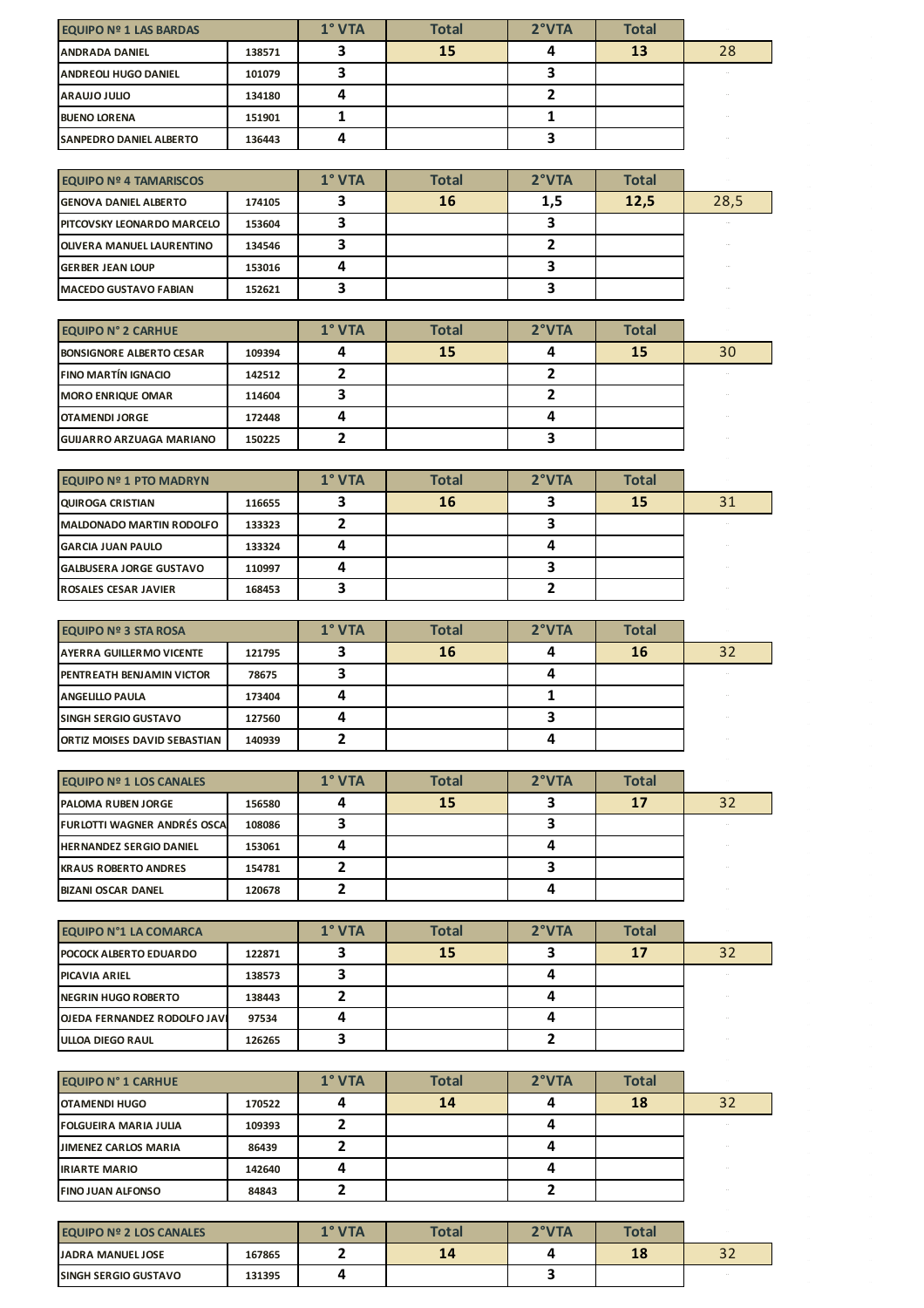| VIGNA DAMIAN NICOLAS          | 54328  |  |  |  |
|-------------------------------|--------|--|--|--|
| <b>OLGUÍN PABLO</b>           | 141300 |  |  |  |
| <b>RODRIGUEZ RAUL EDUARDO</b> | 151271 |  |  |  |

| <b>EQUIPO N° 1 ARROYITO</b>     |        | $1^\circ$ VTA | <b>Total</b> | 2°VTA | <b>Total</b> |    |  |
|---------------------------------|--------|---------------|--------------|-------|--------------|----|--|
| <b>GONZÁLEZ JUAN CARLOS</b>     | 110807 |               | 19           |       | 14           | 33 |  |
| <b>CASTAÑO PABLO MARTIN</b>     | 126039 |               |              |       |              |    |  |
| <b>CLARO MIGUEL ANGEL</b>       | 125659 |               |              |       |              |    |  |
| <b>GONZALEZ OSCAR ALEJANDRO</b> | 108849 |               |              |       |              |    |  |
| <b>JUGADOR VIRTUAL</b>          | 600    |               |              |       |              |    |  |

| <b>EQUIPO Nº 1 TAMARISCOS</b>  |        | $1°$ VTA | <b>Total</b> | 2°VTA | <b>Total</b> |    |  |
|--------------------------------|--------|----------|--------------|-------|--------------|----|--|
| <b>MARTONEZ ALBERTO</b>        | 138570 |          | 17           |       | 16           | 33 |  |
| <b>HERNANDEZ ANGEL EDUARDO</b> | 167802 |          |              |       |              |    |  |
| <b>INGRAM RODDY</b>            | 141182 |          |              |       |              |    |  |
| <b>PITCOVSKY JONAS</b>         | 168425 |          |              |       |              |    |  |
| <b>SÁNCHEZ CALOT SERGIO</b>    | 142507 |          |              |       |              |    |  |

| <b>EQUIPO Nº 2 TAMARISCOS</b> |        | $1°$ VTA | <b>Total</b> | 2°VTA | <b>Total</b> |    |  |
|-------------------------------|--------|----------|--------------|-------|--------------|----|--|
| <b>CASCO FEDERICO</b>         | 139687 |          | 16           | 10    | 18           | 34 |  |
| <b>MUÑOZ MIGUEL ANTONIO</b>   | 139686 |          |              |       |              |    |  |
| <b>IRALDE ROLANDO</b>         | 139685 |          |              |       |              |    |  |
| <b>GONZÁLEZ DANIEL HUGO</b>   | 139684 |          |              |       |              |    |  |
| <b>IRALDE SERGIO GABRIEL</b>  | 152670 |          |              |       |              |    |  |

| <b>EQUIPO Nº 3 TAMARISCOS</b> |        | $1^\circ$ VTA | <b>Total</b> | 2°VTA | Total |    |  |
|-------------------------------|--------|---------------|--------------|-------|-------|----|--|
| <b>CORVALAN MAURO</b>         | 142803 |               | 16           |       | 19    | 35 |  |
| <b>COUSTET CARLOS ALBERTO</b> | 141183 |               |              |       |       |    |  |
| DE MONACO PABLO A             | 151920 |               |              |       |       |    |  |
| <b>BOILLOS DANIEL RUBEN</b>   | 151908 |               |              |       |       |    |  |
| <b>MORCALDI CARLOS</b>        | 42761  |               |              |       |       |    |  |

| <b>EQUIPO Nº 1 PTO MADRYN</b>     |        | $1^\circ$ VTA | <b>Total</b> | 2°VTA | <b>Total</b> |    |  |
|-----------------------------------|--------|---------------|--------------|-------|--------------|----|--|
| LIMA DE MELO EDUARDO              | 170463 |               | 21           |       | 15           | 36 |  |
| <b>CONTI JOSE NORBERTO</b>        | 166804 |               |              |       |              |    |  |
| <b>MOLINA JORGE ENRIQUE</b>       | 153114 | 10            |              |       |              |    |  |
| QUIÑANAO ARMANDO                  | 122281 |               |              |       |              |    |  |
| <b>SALINAS ESPINOLA ALEJANDRO</b> | 132964 |               |              |       |              |    |  |

| <b>EQUIPO Nº 1 STA ROSA</b>      |        | $1^\circ$ VTA | <b>Total</b> | 2°VTA | Total |    |  |
|----------------------------------|--------|---------------|--------------|-------|-------|----|--|
| <b>MIRANDA MATIAS SEBASTIÁN</b>  | 120171 |               | 17           |       | 20    | 37 |  |
| <b>FIANDRINO ESTEBAN IGNACIO</b> | 120172 |               |              |       |       |    |  |
| <b>MONTIGNI JULIO ARTURO</b>     | 123891 |               |              |       |       |    |  |
| <b>GIMÉNEZ HORACIO</b>           | 135857 |               |              |       |       |    |  |
| DE LA TORRE MARCELO              | 135859 |               |              |       |       |    |  |

| <b>EQUIPO Nº4 PALIHUE</b>    |        | $1°$ VTA | <b>Total</b> | 2°VTA | <b>Total</b> |    |  |
|------------------------------|--------|----------|--------------|-------|--------------|----|--|
| <b>TEYSSEIRE OSCAR</b>       | 143005 |          | 17           |       | 20           | 37 |  |
| <b>DONADIO MIGUEL</b>        | 29842  |          |              |       |              |    |  |
| JOUGLARD CRISTIAN GUSTAVO    | 75857  |          |              |       |              |    |  |
| DE LA TORRE SEBASTIAN MATIAS | 121325 |          |              | 10    |              |    |  |
| <b>JUGADOR VIRTUAL</b>       | 300    |          |              |       |              |    |  |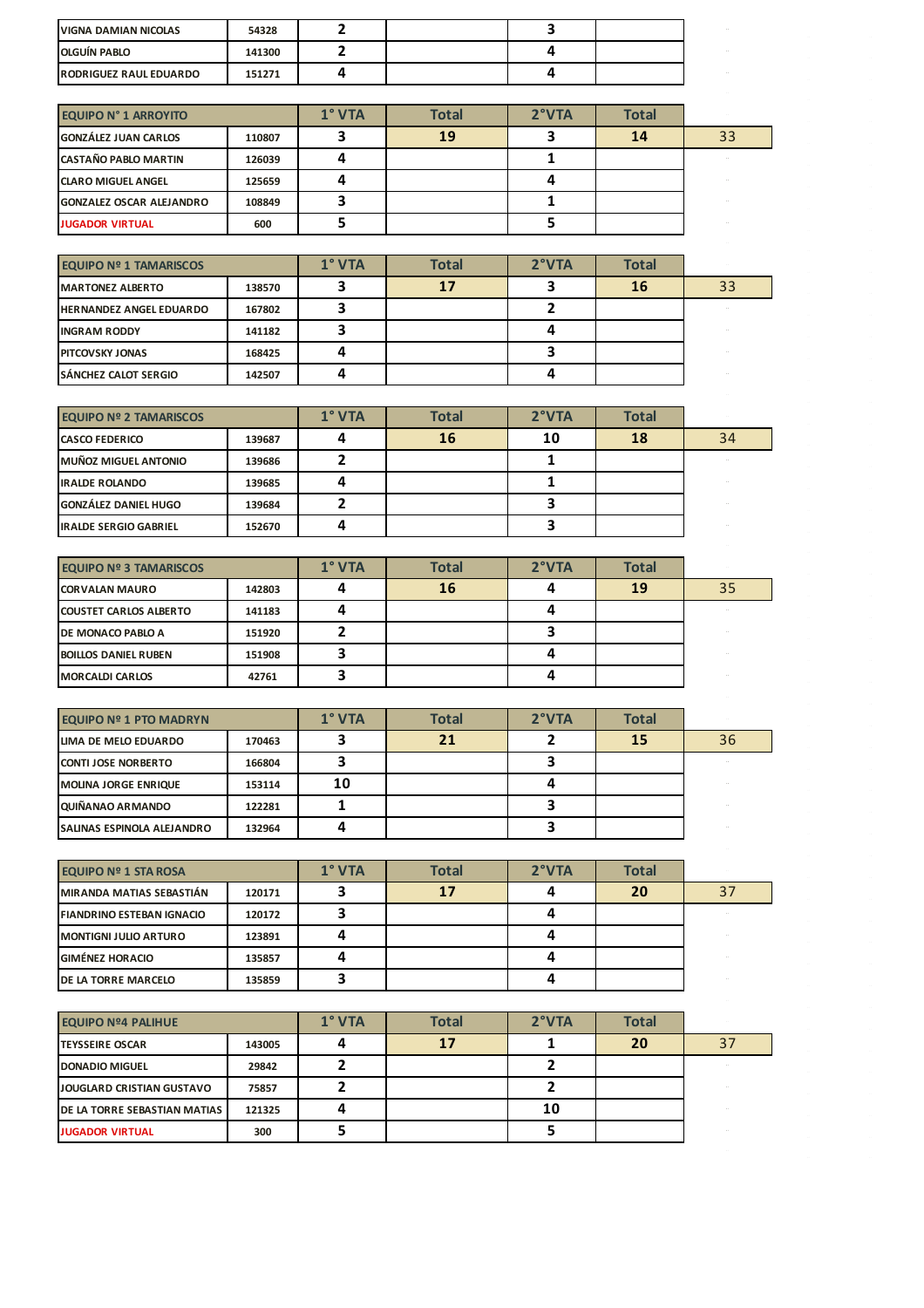| <b>EQUIPO Nº 4 STA ROSA</b>   |        | $1°$ VTA | <b>Total</b> | 2°VTA | <b>Total</b> |    |  |
|-------------------------------|--------|----------|--------------|-------|--------------|----|--|
| <b>BONA JUAN</b>              | 142715 |          | 14           | 10    | 23           | 37 |  |
| <b>BORTHIRY MIGUEL ANGEL</b>  | 136404 |          |              |       |              |    |  |
| <b>NEVARES ROBERTO ANDRES</b> | 106936 |          |              |       |              |    |  |
| <b>OLGUÍN RAMON</b>           | 62572  |          |              |       |              |    |  |
| <b>DALLA VIA CARLOS</b>       | 34621  |          |              |       |              |    |  |

| <b>EQUIPO Nº 2 STA ROSA</b>       |        | $1^{\circ}$ VTA | <b>Total</b> | 2°VTA | <b>Total</b> |    |  |
|-----------------------------------|--------|-----------------|--------------|-------|--------------|----|--|
| <b>CERVELLINI GERMAN</b>          | 140940 |                 | 18           |       | 20           | 38 |  |
| <b>CUEVAS OLIE MARCOS ADRIAN</b>  | 141849 |                 |              |       |              |    |  |
| <b>BARAYBAR MIGUEL ÁNGEL</b>      | 123897 |                 |              |       |              |    |  |
| <b>ORTIZ DIEGO PABLO MAURICIO</b> | 167075 |                 |              |       |              |    |  |
| <b>BARDINI GABRIEL</b>            | 151422 |                 |              |       |              |    |  |

| <b>EQUIPO N° 3 CARHUE</b> |        | $1°$ VTA | <b>Total</b> | 2°VTA | <b>Total</b> |    |  |
|---------------------------|--------|----------|--------------|-------|--------------|----|--|
| <b>IRISARRI AGUSTIN</b>   | 126246 |          | 18           |       | 20           | 38 |  |
| <b>OLAVARRIA FACUNDO</b>  | 168719 |          |              |       |              |    |  |
| <b>FINO EDUARDO</b>       | 79856  |          |              |       |              |    |  |
| <b>BORZI GUILLERMO</b>    | 132457 |          |              |       |              |    |  |
| <b>JUGADOR VIRTUAL</b>    | 600    |          |              |       |              |    |  |

| <b>EQUIPO Nº 5 STA ROSA</b> |        | $1^{\circ}$ VTA | <b>Total</b> | 2°VTA | <b>Total</b> |    |  |
|-----------------------------|--------|-----------------|--------------|-------|--------------|----|--|
| <b>OLIVERA LUIS</b>         | 141848 |                 | 16           |       | 22           | 38 |  |
| <b>COSTA MATÍAS</b>         | 152487 |                 |              | 10    |              |    |  |
| <b>RACINE DIANE</b>         | 104190 |                 |              |       |              |    |  |
| <b>HEGUY LUIS MARIA</b>     | 156628 |                 |              |       |              |    |  |
| <b>CUELLO LUCAS</b>         | 155546 |                 |              |       |              |    |  |

| <b>EQUIPO N° 1 PIHUE</b>         |        | $1^{\circ}$ VTA | <b>Total</b> | 2°VTA | <b>Total</b> |    |  |
|----------------------------------|--------|-----------------|--------------|-------|--------------|----|--|
| <b>SAHUET GUSTAVO ARIEL</b>      | 113571 |                 | 21           |       | 18           | 39 |  |
| <b>CARCELES MARCELO FABIAN</b>   | 80600  |                 |              |       |              |    |  |
| <b>MARCENAC BERNARDO EMANUEL</b> | 153343 | 10              |              |       |              |    |  |
| <b>ROQUE PABLO HUGO</b>          | 166932 |                 |              |       |              |    |  |
| <b>MARIA ALEMAN</b>              | 172986 |                 |              |       |              |    |  |